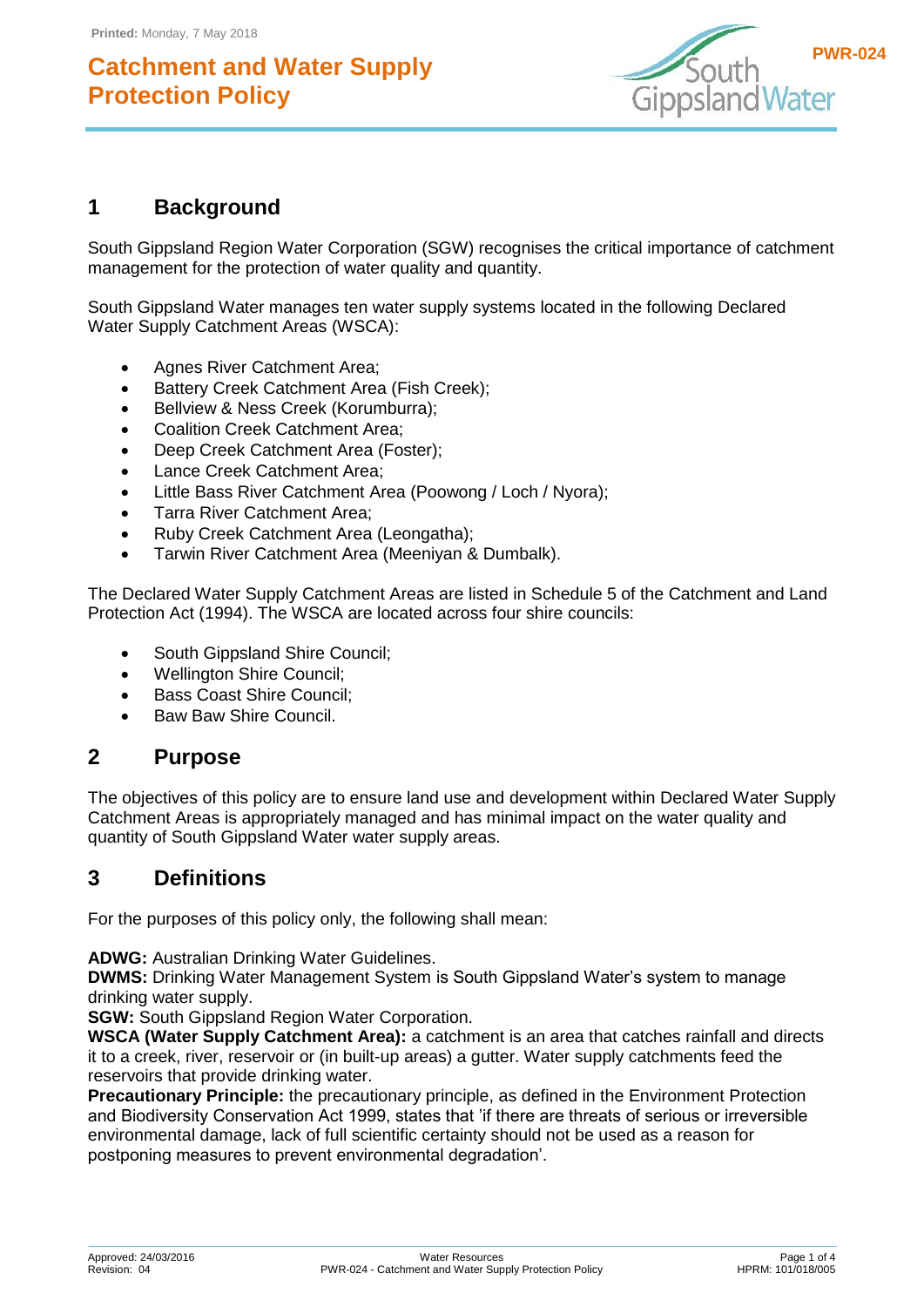

## **4 Policy**

SGW is committed to supplying safe drinking water to its customers. It recognises protecting Water Supply Catchment Areas (and groundwater catchments) is a critical component of managing water supplies. To achieve this objective, catchment management is a significant component of its DWMS.

Whilst SGW does not have direct control over the land use and development in the water supply catchment areas, legislation requires that the Corporation has a responsibility to take certain actions to protect catchment values ensuring that the water supply from both surface and ground waters are protected against contamination.

The ADWG, provides a framework for management of drinking water quality which includes a multiple barrier ('catchment to tap') approach as an effective method of protecting drinking water.

Management of the drinking water source within the catchment is considered the first important barrier. This involves an understanding of the catchment, related hazards and catchment events or activities that can potentially compromise drinking water quality.

Through the implementation of South Gippsland Water's DWMS, the Corporation has developed preventive strategies and operational controls necessary to reduce pollutant risks and ensure minimal impact on raw water supplies (i.e. before treatment).

In making this commitment, the Corporation will apply:

#### **a) Relevant legislation and guidelines to protect catchment values.**

Whilst the Corporation does not have direct control over the land use and development in the catchments, legislation requires that the Corporation take certain actions to protect catchment values, as follows:

- Services provided by SGW are listed as essential services in the Essential Services Act 1958;
- Water Corporation's functions, as listed in the Water Act 1989, include the provision, management, operation and protection of water supply systems, including the collection, storage, treatment, transfer and distribution of water;
- The Safe Drinking Water Act 2003 and the Safe Drinking Water Regulations 2015 require water suppliers and water storage managers to prepare and implement plans to manage risks in relation to drinking water;
- As a referral agency under the Planning and Environment Act 1987, SGW is required to consider every application referred to it in relation to proposed uses or development of land in water supply catchments;
- The Guidelines for Planning Permit Application in Open, Potable Water Storage Catchment Areas (2012) state that incompatible land use activities should be discouraged where the land cannot be sustainably managed to ensure minimum impact upon downstream water quality or flow volumes, and that planning and responsible authorities should ensure that water quality in water supply catchments is protected from possible contamination by domestic, urban, industrial and agricultural land uses;
- The ADWG (2012) state that system management utilises includes understanding the water supply system (i.e. streams and rivers, storage and service reservoirs, treatment and disinfection facilities, trunk and service mains, consumers' plumbing and appliances),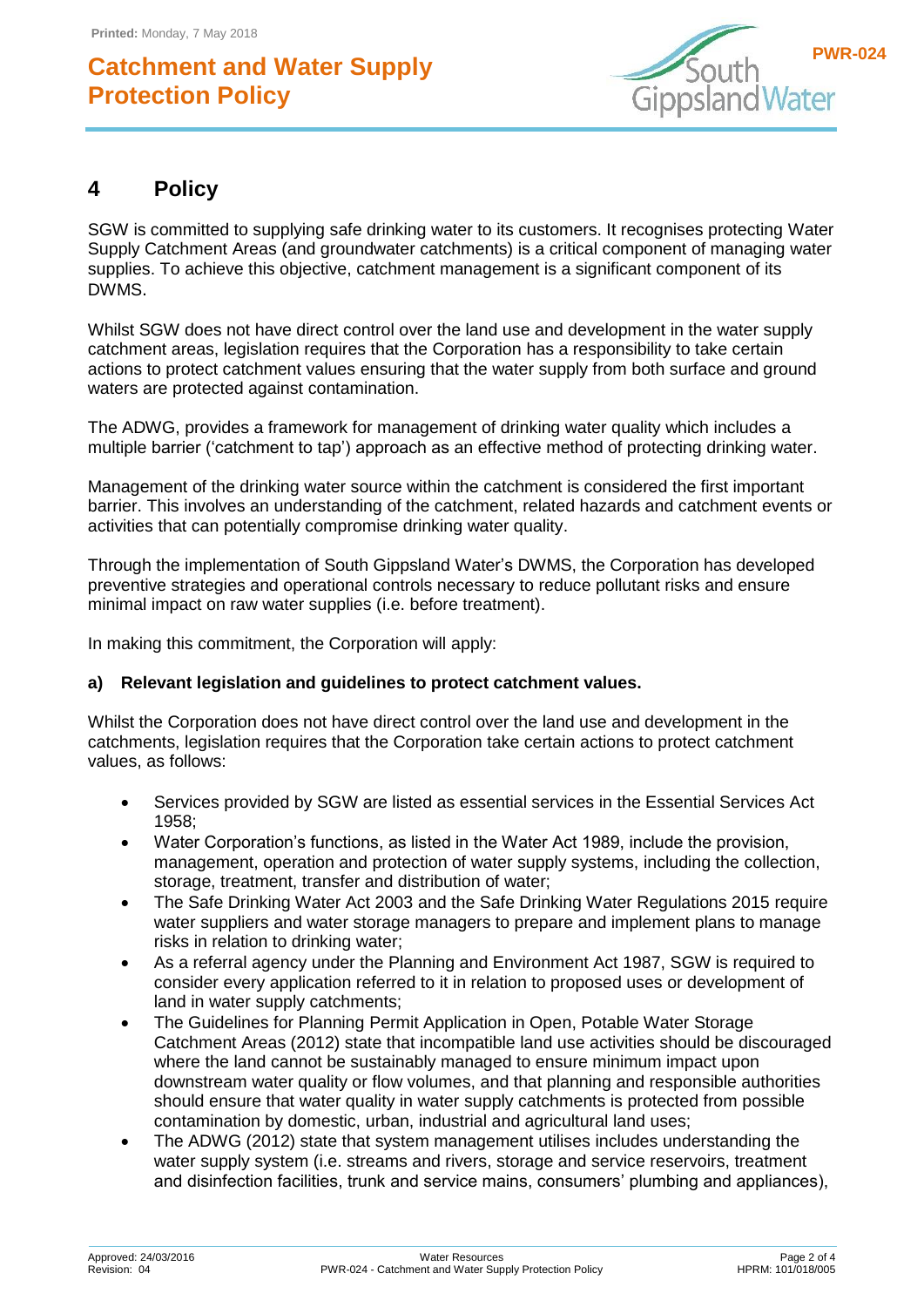

and that the multiple treatment barriers be implemented to minimise entry and the transmission of contaminants.

#### **b) The precautionary principle to the management of the Water Supply Catchment Areas is a vitally important aspect of leading practice.**

The precautionary principle requires the Corporation to consider the cumulative impacts of diffuse contaminant sources in managing risks to water quality. These contaminant sources may arise in water supply catchments from changing land use and development, increasing densities of dwellings with on-site wastewater/septic tank treatment systems and the intensity of agricultural, commercial, industrial and other human activity.

#### **c) Risk management that reflects the precautionary principle.**

SGW will balance economic, environmental, social and equity considerations, to protect and preserve benefits to both present and future generations. Excessive risk aversion can undermine development, however excessive risk taking could also compromise public health. The greatest risk to public health from drinking water is contamination due to pathogenic micro-organisms.

#### **d) Multiple barriers to protect water quality.**

SGW will maintain robust multiple barriers to reduce potential contamination of water supplies. These barriers shall exist at each stage of water collection (from the catchment areas), storage, treatment and distribution.

An initial effective treatment barrier in water supply systems is protecting source waters at the catchment level.

### **5 Responsibilities**

**South Gippsland Water:** shall provide a commitment to advocate for sustainable catchment management in all drinking water catchment areas. This includes protection of catchment values and minimisation of adverse water quality impacts as they relate to the provision of safe drinking water.

**General Manager Operations:** is responsible for ensuring that catchment management requirements are incorporated into the management and strategic planning objectives of SGW.

**Water Quality and Treatment Manager:** is responsible for ensuring that identified catchment management programs are maintained and implemented within the DWMS as part of a multiple treatment barrier approach in water supply and quality management.

#### **River Health / Water Resources Coordinator** is responsible for:

- Ensuring periodic inspections of catchments are conducted;
- The preparation, implementation and review of risk management plans;
- Adhering to reporting requirements on water quality issues;
- Providing assessment and comment on proposals for use and development applications in WSCA's.

**All Staff:** are responsible for the immediate reporting of any indication of degradation of values in the water supply catchments*.*